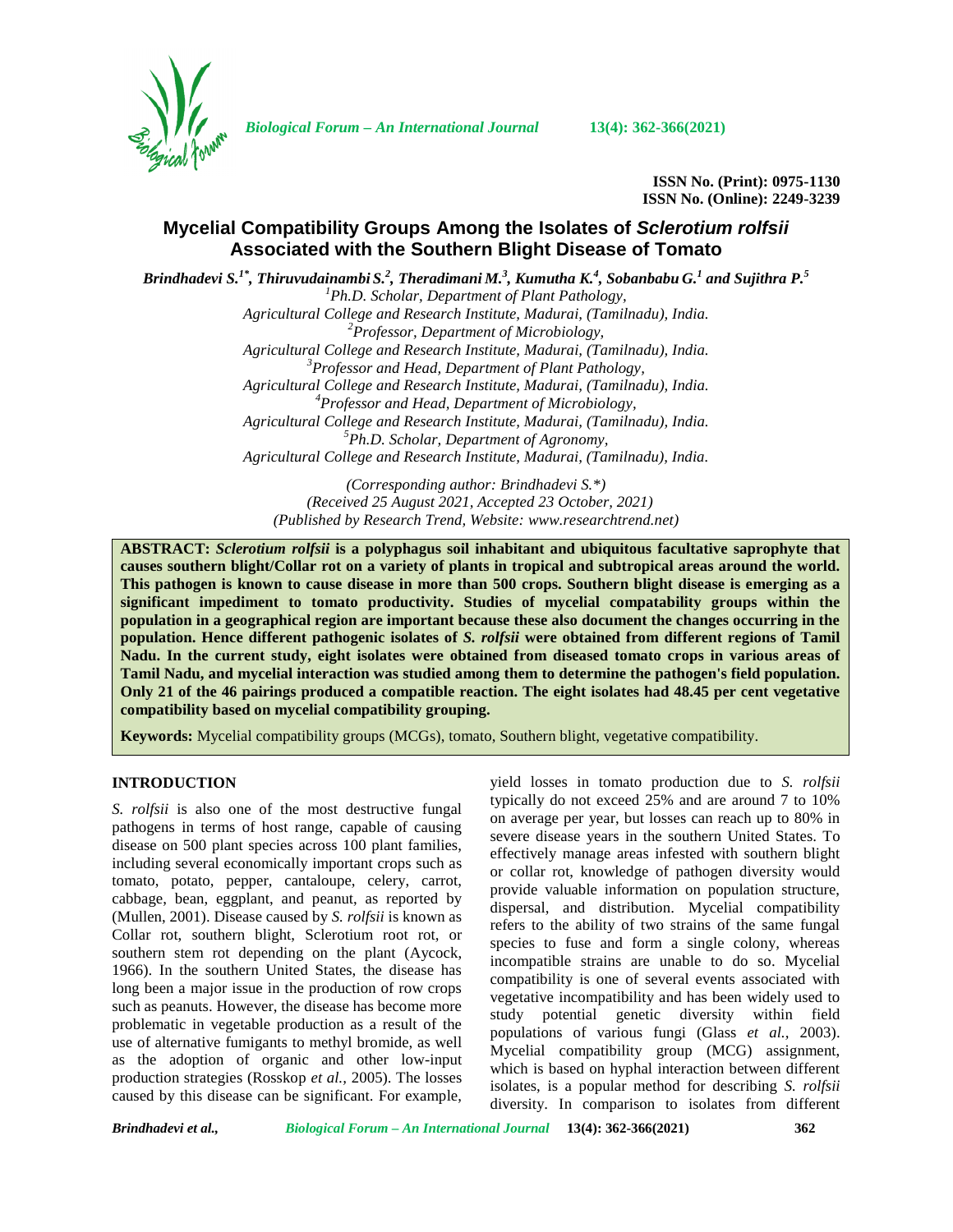groups, isolates from the same MCG are assumed to have a similar genetic background (Leslie, 1993). Based on mycelial interactions between isolates, *S. rolfsii* isolates can be classified into different mycelial compatibility groups (MCGs). MCGs play an important role in defining field populations of fungi and facilitating genetic variation in fungal species where the sexual reproductive stage (teleomorph stage) has little impact on the disease cycle (Kohn *et al.,* 1991). Mycelial (vegetative) compatibility/incompatibility is a self-/non-self recognition system controlled by multiple loci, but understanding of the underlying genetic mechanisms in most filamentous fungi is limited (Glass and Kaneko, 2003). Cultivation of resistant varieties is the ideal and feasible disease control method, and no resistant varieties against this disease have yet been identified. Erect cultivars are more resistant to disease, and crop management can help to reduce crop losses*.* Due to the prevalence of virulent *S. rolfsi* isolates, stable resistance could not be achieved (Sarma *et al.,* 2002). Previous research has shown that there is variation among *S.rolfsii* populations all over the world (Harlton *et al.,* 1995; Nalim *et al.,* 1995; Okabe *et al.,* 1998). Studies of variability within a population in a geographical region are important because they document population changes. The current study sought to better understand the variability in cultural morphology, sclerotium formation, and mycelial compatibility of *S. rolfsii* isolates collected from various infected tomato plants in Tamil Nadu.

The goal of this study was to identify the collection and isolation of *S. rolfsii* isolates in different districts of Tamil Nadu, as well as to detect their virulence and mycelial compatibility groups using fungal isolates *in vitro.*

# **MATERIAL AND METHODS**

**Collection and isolation of** *Sclerotium* **isolates.** Collar rot-infected tomato plants were collected from various fields in Tamil Nadu, including Trichy, Nammakal, Salem, Madurai, Tindivanam, Villupuram, Hosur, and Krishnagiri. The collar rot-infected tomato plants collected during the disease survey were washed with tap water at first. The collar or stem region displaying typical disease symptoms was cut into small pieces. For 30 seconds, these pieces were surface sterilised with 0.1 percent mercuric chloride solution. These pieces were thoroughly washed in sterile distilled water three times to remove any traces of mercuric chloride before being aseptically transferred to sterilised potato dextrose agar (PDA) plates. They were incubated at  $27\pm1\textdegree C$  for three days to allow the fungus to grow. Later, fungal growth loops were transferred to PDA slants. Under aseptic conditions, the fungus was further purified using the hypal tip method (Rangaswamy, 1972).

**Determination of MCGs:** To determine the MCGs of eight isolates obtained from various tomato growing regions in Tamil Nadu. A 5mm disc was cut from a five

day old actively growing culture from each isolate, placed in petridishes as pairings, and cultured on PDA medium at  $25 \pm 2$ °C. The presence or absence of a barrage zone where hyphae collide determined the compatibility of each isolate. If the barrage zone was present, it was regarded as incompatible, unless otherwise specified (Punja and Grogan, 1983). The two isolates were kept 40mm apart and incubated on PDA medium at  $25\pm2^{\circ}$ C for 10-14 days. (Singh and Singh, 2021).

### **RESULTS AND DISCUSSION**

A disease survey was carried out in major tomato growing areas of Tamil Nadu, India, during the kharif season (June-October 2020). Tomato (*Solanum lycopersicum* L.) plants exhibiting distinctive symptoms of collar rot disease were collected and isolated from various tomato growing areas in Tamil Nadu, including Trichy, Nammakal, Salem, Madurai, Tindivanam, Villupuram, Hosur, and Krishnagiri. A list of the isolates used in the study was provided in (Table 1, Plate 1). There were 36 parings (Table 2) of eight isolates, with only 23 showing compatible reactions and the remaining 13 showing incompatible reactions. The compatible reactions revealed that two paired isolates were intermingled at the interaction zone. Incompatible reactions result in the formation of a thin band of dead mycelium between the two pairings. Based on this observation, 46.45 percent of the isolate pairings were vegetatively compatible. Sclerotia were not formed in any of the incompatible reactions. Sclerotia formed at the lytic zone boundary of two isolates. After prolonged incubation, the interaction zone was observed to broaden in a few combinations. The Sr-A1 (Trichy) isolate is only compatible with the Sr-C3 (Salem) isolate, whereas the Sr-E5 (Tindivanam) isolate has incompatible reactions with all other MCGs. Five distinct isolates of *S.rolfsii* were obtained from various crops. From infected fields, specimens with typical symptoms of southern blight were collected (Ahmed *et al.,* 2019). (Saraswathi and Madhuri, 2013) discovered *S.rolfsii* in groundnut fields around Andhra Pradesh, India, during a survey of groundnut fields. *S.rolfsii* was found to be linked with injured hypocotyls regions of groundnut and plant showing southern blight symptoms were brought to the laboratory using tissue segmentation method on PDA medium. During the survey, wet root rot of sunflower caused by *S. rolfsii* was observed at the grain filling stage in all regions. Dindugal district had the highest incidence of stem rot (5.5 percent), followed by Erode district (5 percent ). The Tuticorin district had the lowest incidence (Pandi *et al.,* 2017). The overall findings of this study revealed that *S. rolfsii* populations on tomato in Tamil Nadu were a heterogeneous mix of MCGs. This is consistent with previous reports on the population structures of *S. rolfsii* MCGs on various crops (Li *et al.,* 2008). This study also found that different districts of *S. rolfsii* from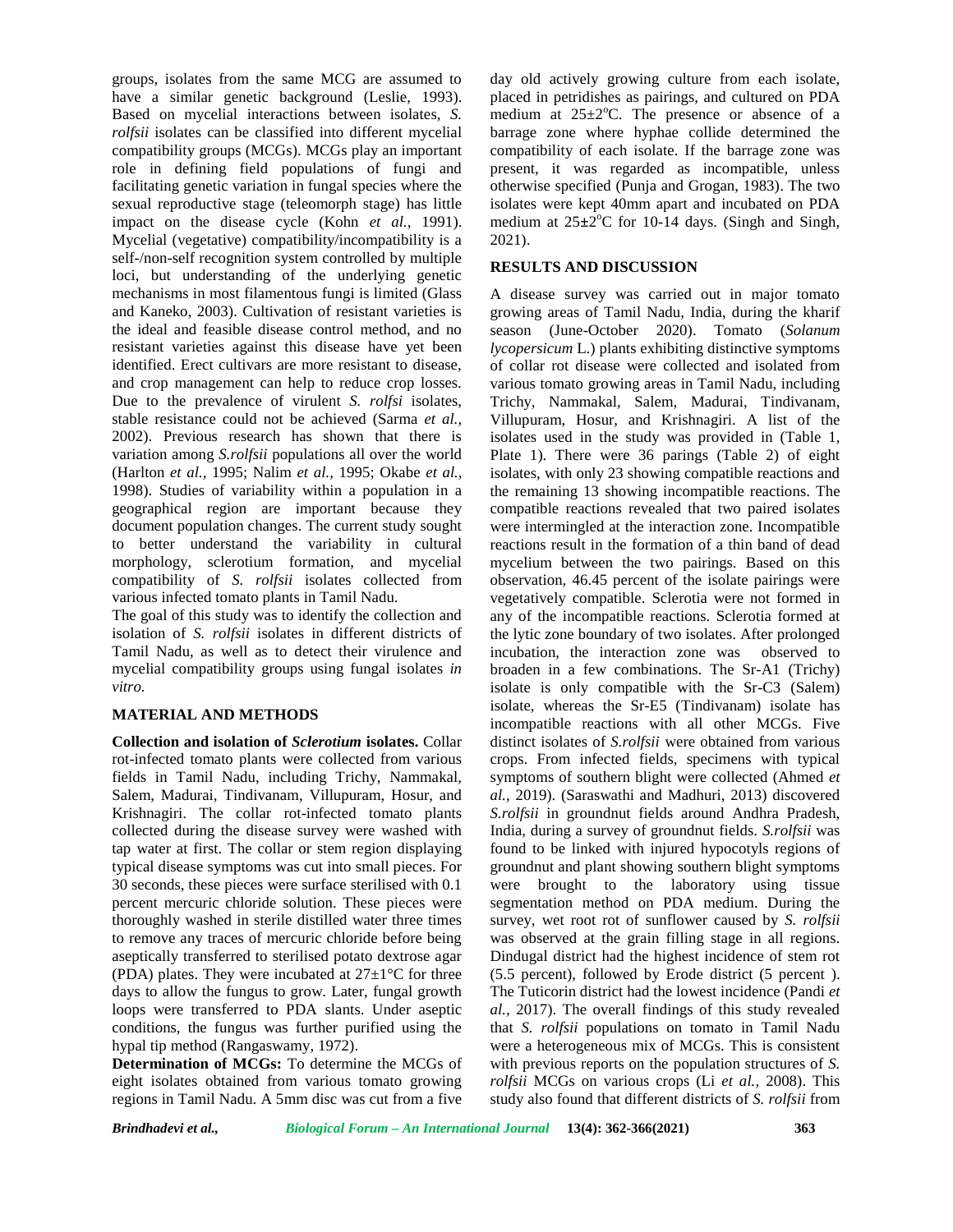tomato fields contained a variety of MCGs. Similarly, in Canadian studies of *S. rolfsii* on canola (Hambleton *et al.,* 2002) and on soybean in Argentina, this heterogeneous mix of MCGs was observed. (Harlton *et al.,* 1995) screened a global collection of *S. rolfsii* isolates and found 49 MCGs out of 119. (Punja and Grogan, 1983) demonstrated that *S. rolfsii* could be classified into MCGs based on mycelial interactions, identifying 25 groups from 72 isolates. When field isolates of *Sclerotium rolfsii* were paired against each other in culture and used to designate mycelia interaction (compatibility) groups, an aversion reaction developed. The total number of MCG for a global collection of 132 isolates was divided into 71 groups. Additional isolates will undoubtedly increase the number of MCG in this species in the future. There was no clear relationship between host of origin and MCG, which reflects the pathogen's extremely broad host range (Punja, 1988). According to (Punja and li-juan, 2001) the development of aversion zones between one *Sclerotium rolfsii* isolates on PDA was visible within 14 days. Initial hyphae intermingling between incompatible isolates was followed by lysis, and a clearing zone quickly formed in the region of nuth field contained a variety of MCGs. Similarly, interaction T<br>and field on a variety of MCGs was observed. (Hariburean 459 isolates of<br>exceptions mix of MCGs was observed. (Haribure in mogelia interactions)<br>and on soyb 1995) screened a global collection of *S. rolfsii* tes and found 49 MCGs out of 119. (Punja and gan, 1983) demonstrated that *S. rolfsii* could be ified into MCGs based on mycelial interactions, it is groups from 72 isolat interaction (compatibility) groups, an aversion reaction<br>developed. The total number of MCG for a global<br>collection of 132 isolates was divided into 71 groups.<br>Additional isolates will undoubtedly increase the<br>number of MC

interaction. Twelve MCGs were identified among the 459 isolates of *S. rolfsii* (Remesal *et al.,* 2012). Mycelia compatibility among MCG isolates was defined by their mycelia intermingling at the zone of interaction in the absence of a version. In contrast, isolates assigned to different MCGs demonstrated aversion at the interaction zone, as well as thinned mycelium and the formation of a red reaction line. All 459 isolates tested positive for self-compatibility, exhibiting a reaction similar to compatible isolates. MCGs a version zone was observed between incompatible isolates after 7 to 10 days of growth, according to (Xie *et al.,* 2014). When the isolates first came into contact, the hyphae lysed and died, leaving a clearing zone. Over the same time period, colony boundaries of compatible isolates were difficult to discern. (Unal *et al.,* 2019) also stated that all isolates were compatible with one another. At the junction, sclerotia formed. Mating type analysis of 32 isolates revealed that they were all compatible with one another. Mating type analysis of 32 isolates revealed that they were all compatible with one another. As a result, only one mycelial compatibility group (MCG) was observed in *S. rolfsii* in turfgrass. Interior of MCGs. Similarly, interaction. Twelve MCGs were identified among the<br>
ies of  $S. rofgii$  or anola (Hambleton 459 isolates of  $S. rofgii$  (Remesal et al., 2012). My<br>cella in ano defined a 450 isolates was observed. (Har



**Plate 1:** Different isolates of *S.rolfsii* collected from various districts of Tamil Nadu.

| Initial<br>days.                                                                                                                                                                                       | no clear relationship between host of origin and MCG,<br>which reflects the pathogen's extremely broad host<br>range (Punja, 1988). According to (Punja and li-juan,<br>2001) the development of aversion zones between<br>Sclerotium rolfsii isolates on PDA was visible within 14<br>hyphae<br>intermingling<br>incompatible isolates was followed by lysis, and a<br>clearing zone quickly formed in the region of | between       | that all isolates were compatible with one another. At<br>the junction, sclerotia formed. Mating type analysis of<br>32 isolates revealed that they were all compatible with<br>one another. Mating type analysis of 32 isolates<br>revealed that they were all compatible with one another.<br>As a result, only one mycelial compatibility group<br>(MCG) was observed in S. rolfsii in turfgrass. |         |               |  |  |  |  |  |
|--------------------------------------------------------------------------------------------------------------------------------------------------------------------------------------------------------|-----------------------------------------------------------------------------------------------------------------------------------------------------------------------------------------------------------------------------------------------------------------------------------------------------------------------------------------------------------------------------------------------------------------------|---------------|------------------------------------------------------------------------------------------------------------------------------------------------------------------------------------------------------------------------------------------------------------------------------------------------------------------------------------------------------------------------------------------------------|---------|---------------|--|--|--|--|--|
|                                                                                                                                                                                                        | $Sr-A1$                                                                                                                                                                                                                                                                                                                                                                                                               | $Sr-B2$       | $Sr-C3$                                                                                                                                                                                                                                                                                                                                                                                              | $Sr-D4$ |               |  |  |  |  |  |
|                                                                                                                                                                                                        | $Sr-E5$                                                                                                                                                                                                                                                                                                                                                                                                               | $Sr-F6$       | $Sr-G7$                                                                                                                                                                                                                                                                                                                                                                                              | $Sr-H8$ |               |  |  |  |  |  |
|                                                                                                                                                                                                        |                                                                                                                                                                                                                                                                                                                                                                                                                       |               |                                                                                                                                                                                                                                                                                                                                                                                                      |         |               |  |  |  |  |  |
| <b>Plate 1:</b> Different isolates of <i>S.rolfsii</i> collected from various districts of Tamil Nadu.<br>Table 1: Isolates of S. rolfsii collected from different tomato growing areas of Tamil Nadu. |                                                                                                                                                                                                                                                                                                                                                                                                                       |               |                                                                                                                                                                                                                                                                                                                                                                                                      |         |               |  |  |  |  |  |
| Sr. No.                                                                                                                                                                                                | <b>Isolates</b>                                                                                                                                                                                                                                                                                                                                                                                                       |               | <b>Host tissue</b>                                                                                                                                                                                                                                                                                                                                                                                   |         | Location      |  |  |  |  |  |
| 1.                                                                                                                                                                                                     | $Sr-A1$                                                                                                                                                                                                                                                                                                                                                                                                               | Collar region |                                                                                                                                                                                                                                                                                                                                                                                                      |         | <b>Trichy</b> |  |  |  |  |  |
| $\overline{2}$ .                                                                                                                                                                                       | $Sr-B2$                                                                                                                                                                                                                                                                                                                                                                                                               | Collar region |                                                                                                                                                                                                                                                                                                                                                                                                      |         | Nammakal      |  |  |  |  |  |
| $\overline{3}$ .                                                                                                                                                                                       | $Sr-C3$                                                                                                                                                                                                                                                                                                                                                                                                               | Collar region |                                                                                                                                                                                                                                                                                                                                                                                                      |         | Salem         |  |  |  |  |  |
| 4.                                                                                                                                                                                                     | $Sr-D4$                                                                                                                                                                                                                                                                                                                                                                                                               | Collar region |                                                                                                                                                                                                                                                                                                                                                                                                      |         | Madurai       |  |  |  |  |  |
| $\overline{5}$ .                                                                                                                                                                                       | $\overline{\text{Sr-E5}}$                                                                                                                                                                                                                                                                                                                                                                                             |               | Collar region                                                                                                                                                                                                                                                                                                                                                                                        |         | Tindivanam    |  |  |  |  |  |
| $\overline{6}$                                                                                                                                                                                         | $Sr-F6$                                                                                                                                                                                                                                                                                                                                                                                                               |               | Collar region                                                                                                                                                                                                                                                                                                                                                                                        |         | Villupuram    |  |  |  |  |  |
| 7                                                                                                                                                                                                      | $Sr-G7$                                                                                                                                                                                                                                                                                                                                                                                                               |               | Collar region                                                                                                                                                                                                                                                                                                                                                                                        |         | Hosur         |  |  |  |  |  |
| 8                                                                                                                                                                                                      | $Sr-H8$                                                                                                                                                                                                                                                                                                                                                                                                               |               | Collar region                                                                                                                                                                                                                                                                                                                                                                                        |         | Krishnagiri   |  |  |  |  |  |

| Table 1: Isolates of S. rolfsii collected from different tomato growing areas of Tamil Nadu. |
|----------------------------------------------------------------------------------------------|
|                                                                                              |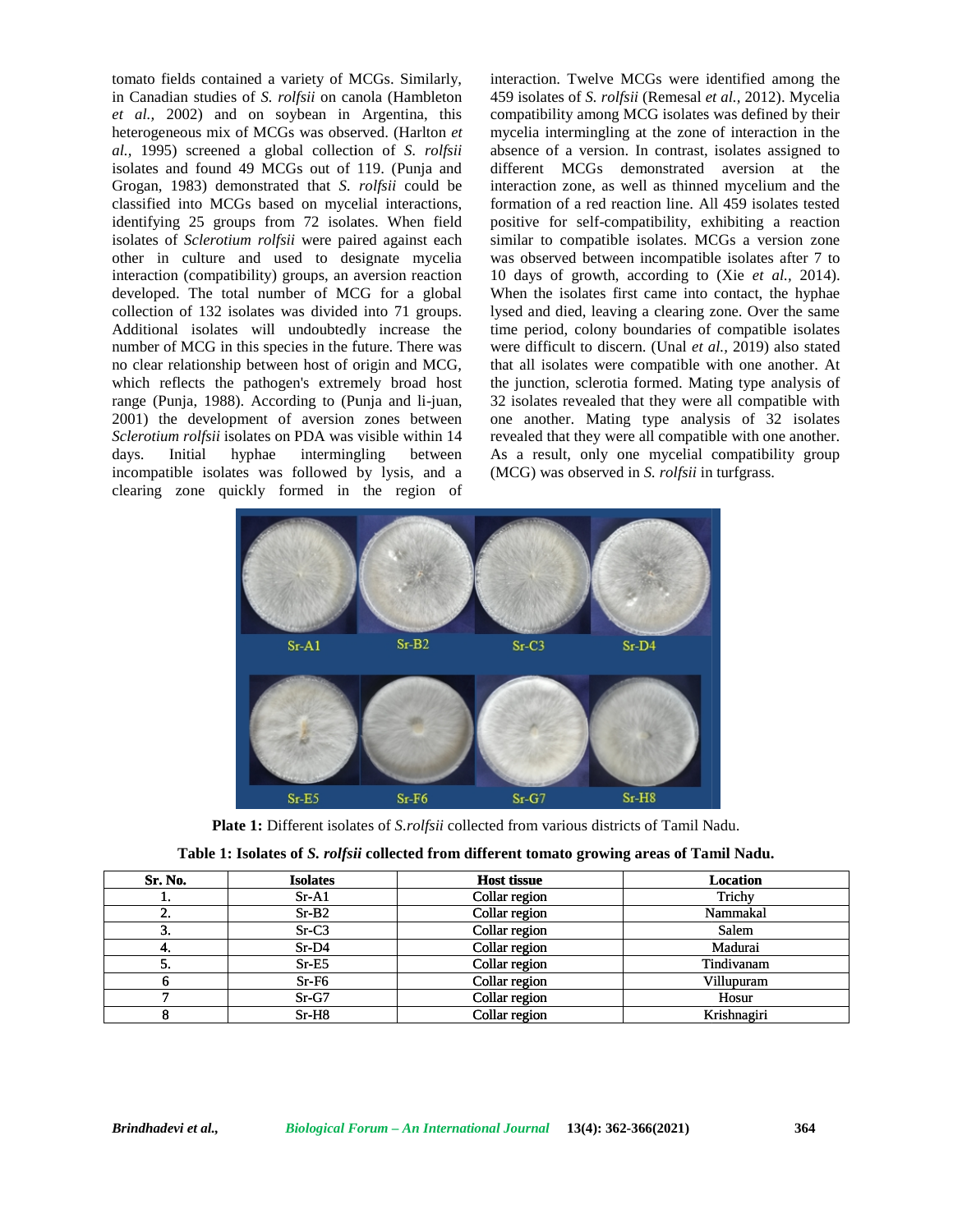**Table 2: Mycelial compatibility interaction reaction shown by eight isolates associated with southern blight of tomato.**

| Sr. No. | $Sr-A1$ | $Sr-B2$ | $Sr-C3$ | $Sr-D4$ | $Sr-E5$    | $Sr-F6$    | $Sr-G7$    | $Sr-H8$   |
|---------|---------|---------|---------|---------|------------|------------|------------|-----------|
| $Sr-A1$ |         | NC      |         |         | NC         |            | NC         |           |
| $Sr-B2$ |         |         | NC      |         | NC         |            | ⌒          |           |
| $Sr-C3$ |         |         | NC      | NC      | NC         |            | $\sqrt{ }$ | ⌒         |
| $Sr-D4$ |         |         |         | NC      | $\sqrt{ }$ |            | $\sqrt{ }$ | ⌒         |
| $Sr-E5$ |         |         |         |         | $\sqrt{ }$ | $\sqrt{ }$ | $\sqrt{ }$ | ⌒         |
| $Sr-F6$ |         |         |         |         |            | NC         | NC         | ⌒         |
| $Sr-G7$ |         |         |         |         |            |            |            | <b>NC</b> |
| $Sr-H8$ |         |         |         |         |            |            |            | NC        |

C- Compatable; NC- Non-Compatable

#### **CONCLUSION**

Finally, our findings on pathogen aggressiveness revealed no relationship between morphological characteristics and mycelial compatibility grouping. Morphological characteristics were linked to mycelial compatibility grouping. More research comparing genetics and virulence across populations of different host species growing in close geographical proximity would be useful. This includes testing for resistance to this broad-spectrum pathogen, which is a major disease causer and yield reducer in tomato fields all over the world, including Tamil Nadu.

#### **FUTURE SCOPE**

Understanding the population structure and variation in the virulence of *S. rolfsii* will be useful in developing disease management strategies.

**Acknowledgment:** The authors are thanks to the department of plant pathology, Agricultural College and Research Institute, Madurai for their support in conducting this research.

**Conflicts of interest**. None.

#### **REFERENCES**

- Ahmed, M. U., Bhuiyan, M. K. A., Hossain, M. M., Rubayet, M. T., & Khaliq, Q. A. (2019). Efficacy of chitosan and bio-agent in controlling southern blight disease of carrot caused by Sclerotium rolfsii and improvement the crop production. *Research in Agriculture and Veterinary Science*, *3*(3): 113-125.
- Aycock, R. (1966). Stem rot and other diseases caused by *Sclerotium rolfsii:* or the status of rolfs' fungus after 70 years (No. SB 733. A93 1966).
- Glass, N. L., and Kaneko, I. (2003). Fatal attraction: non-self recognition and heterokaryon incompatibility in filamentous fungi. *Eukaryotic cell, 2*(1): 1-8.
- Hambleton, S., Walker, C., & Kohn, L. M. (2002). Clonal lineages of Sclerotinia sclerotiorum previously known from other crops predominate in 1999-2000 samples from Ontario and Quebec soybean. *Canadian Journal of Plant Pathology*, *24*(3): 309-315.
- Harlton, C. E., Levesque, C. A., & Punja, Z. K. (1995). Genetic diversity in Sclerotium (Athelia) rolfsii and related species. *Phytopathology*, *85*(10): 1269-1281.
- Kohn, L. M., Stasovski, E., Carbone, I., Royer, J., & Anderson, J. B. (1991). Mycelial incompatibility and molecular markers identify genetic variability in field populations of Sclerotinia sclerotiorum. *Phytopathology*, *81*(4): 480-485.
- Leslie, J. F. (1993). Fungal vegetative compatibility. *Annual review of phytopathology, 31*(1): 127-150.
- Li, Z., Zhang, M., Wang, Y., Li, R., & Fernando, W. D. (2008). Mycelial compatibility group and pathogenicity variation of Sclerotinia sclerotiorum populations in sunflower from China, Canada and England. *Plant Pathology Journal*.
- Mullen, J. (2001). Southern blight, southern stem blight, white mold. *The Plant Health Instructor, 10*(1): 104.
- Nalim, F. A., Starr, J. L., Woodard, K. E., Segner, S., & Keller, N. P. (1995). Mycelial compatibility groups in Texas peanut field populations of Sclerotium rolfsii. *Phytopathology*, *85*(12): 1507-1512.
- Okabe, I., Morikawa, C., Matsumoto, N., & Yokoyama, K. (1998). Variation in Sclerotium rolfsii isolates in Japan. *Mycoscience*, *39*(4): 399-407.
- Pandi, V. K., Gopalakrishnan, C. and Janahiraman, V. (2017). Cultural and morphological variability in Sclerotium rolfsii causing stem rot disease. *Int. J. Curr. Microbiol. App. Sci*, *6*(6): 3090-3097.
- Punja, Z. K. (1988). Sclerotium (Athelia) rolfsii, a pathogen of many plant species. In Advances in plant pathology (Vol. 6, pp. 523-534). Academic Press.
- Punja, Z. K., & Grogan, R. G. (1983). Hyphal interactions and antagonism among field isolates and single basidiospore strains of Athelia (Sclerotium) rolfsii. *Phytopathology*, *73*(9): 1279-1284.
- Punja, Z. K., & Li-Juan, S. U. N. (2001). Genetic diversity among mycelial compatibility groups of Sclerotium rolfsii (teleomorph Athelia rolfsii) and S. delphinii. *Mycological research, 105*(5): 537-546.
- Rangaswami, G., & Mahadevan, A. (1998). *Diseases of crop plants in India*. PHI Learning Pvt. Ltd.
- Remesal, E., Jordán‐Ramírez, R., Jiménez‐Díaz, R. M., & Navas‐Cortés, J. A. (2012). Mycelial compatibility groups and pathogenic diversity in Sclerotium rolfsii sugar beet crops in Mediterranean‐type climate regions. *Plant pathology, 61*(4): 739-753.
- Rosskopf, E. N., Chellemi, D. O., Kokalis-Burelle, N., & Church, G. T. (2005). Alternatives to methyl bromide: A Florida perspective. *Plant Health Progress, 6*(1): 19.